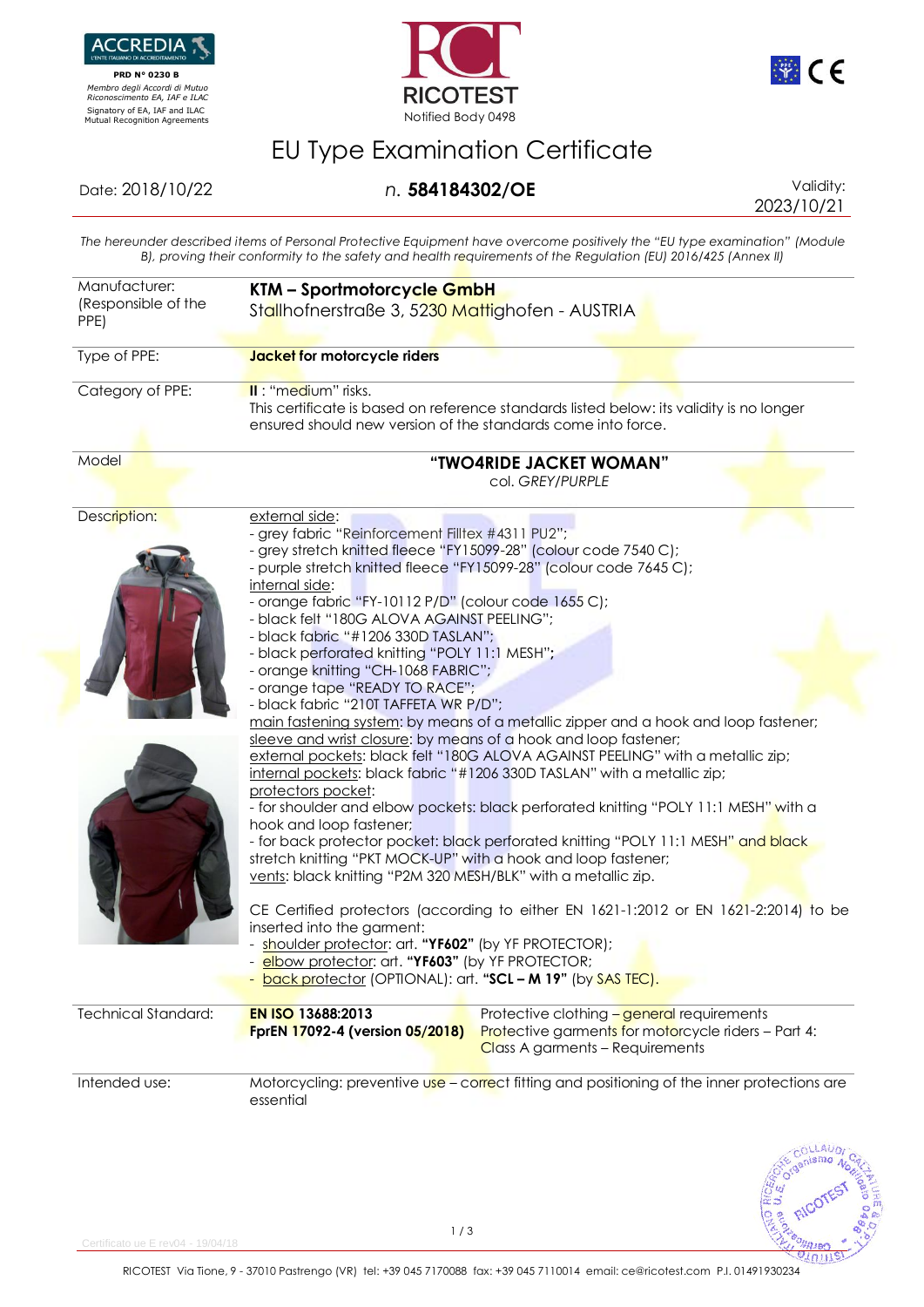

 **PRD N° 0230 B**  *Membro degli Accordi di Mutuo Riconoscimento EA, IAF e ILAC*





<u>וומצ</u>

# EU Type Examination Certificate

| Date: 2018/10/22                                                                                                                                                  | n. 584184302/OE                                                                                                                                                                                                                                                                                                                                                                              | Validity:<br>2023/10/21 |
|-------------------------------------------------------------------------------------------------------------------------------------------------------------------|----------------------------------------------------------------------------------------------------------------------------------------------------------------------------------------------------------------------------------------------------------------------------------------------------------------------------------------------------------------------------------------------|-------------------------|
| Size range:                                                                                                                                                       | Men's sizes: from S to XL (full indications on the Information Notice)                                                                                                                                                                                                                                                                                                                       |                         |
| <b>Technical File:</b>                                                                                                                                            | <b>DC-9721</b>                                                                                                                                                                                                                                                                                                                                                                               |                         |
| Test report:                                                                                                                                                      | RCT n° 3736007.01/E                                                                                                                                                                                                                                                                                                                                                                          |                         |
| Functions and<br>performance levels:                                                                                                                              | The garment offers limited protection against mechanical risks arising from impact and<br>abrasion in case of a fall while participating in motorcycling activities: CE-Certified<br>incorporated impact protectors provide strengthened protection.<br>This PPE item has reached the following performance:                                                                                 |                         |
|                                                                                                                                                                   | <b>Class A (*) = light-duty protective garments: the third highest level of protection.</b><br>EN 17092-4 garments are expected to have the least ergonomic and weight penalties.<br>Protective function is linked to the correct fit of the garment – also the inner impact<br>protectors must be kept in their place: this falls within the responsibility of the user.                    |                         |
|                                                                                                                                                                   | (*) = The applied Technical Draft document currently provides different levels of<br>protection for garments including protectors/shells: from class AAA (highest level of<br>performance) to class AA (medium level) to class A (lower level); - class B for garments<br>not including protectors / shells = just abrasion protection; - class C for Impact protector<br>ensemble garments. |                         |
| Marking:                                                                                                                                                          | printed on stitched labels and displaying the following information:<br>- CE Marking;<br>- Name/trademark and web contact of the Manufacturer;                                                                                                                                                                                                                                               |                         |
| TWO4RIDE JACKET WOMAN<br>prEN 17092-4:2018<br>N.B. 0498<br><b>REMOVE PROTECTORS</b><br><b>BEFORE WASHING</b><br>www.ktmgroup.com<br>Made in Indonesia<br>RN119315 | - item designation;<br>- pictogram to indicate the intended use (motorcycling) + class of protection achieved<br>+ reference to the Technical Draft;<br>- pictogram instructing to read the User Manual;<br>- on extra labels: material composition and cleaning instructions;<br>- additional info: nr. of the Notified Body, "Made in", warnings, internal codes.                          |                         |
|                                                                                                                                                                   |                                                                                                                                                                                                                                                                                                                                                                                              | COLLAUDI                |